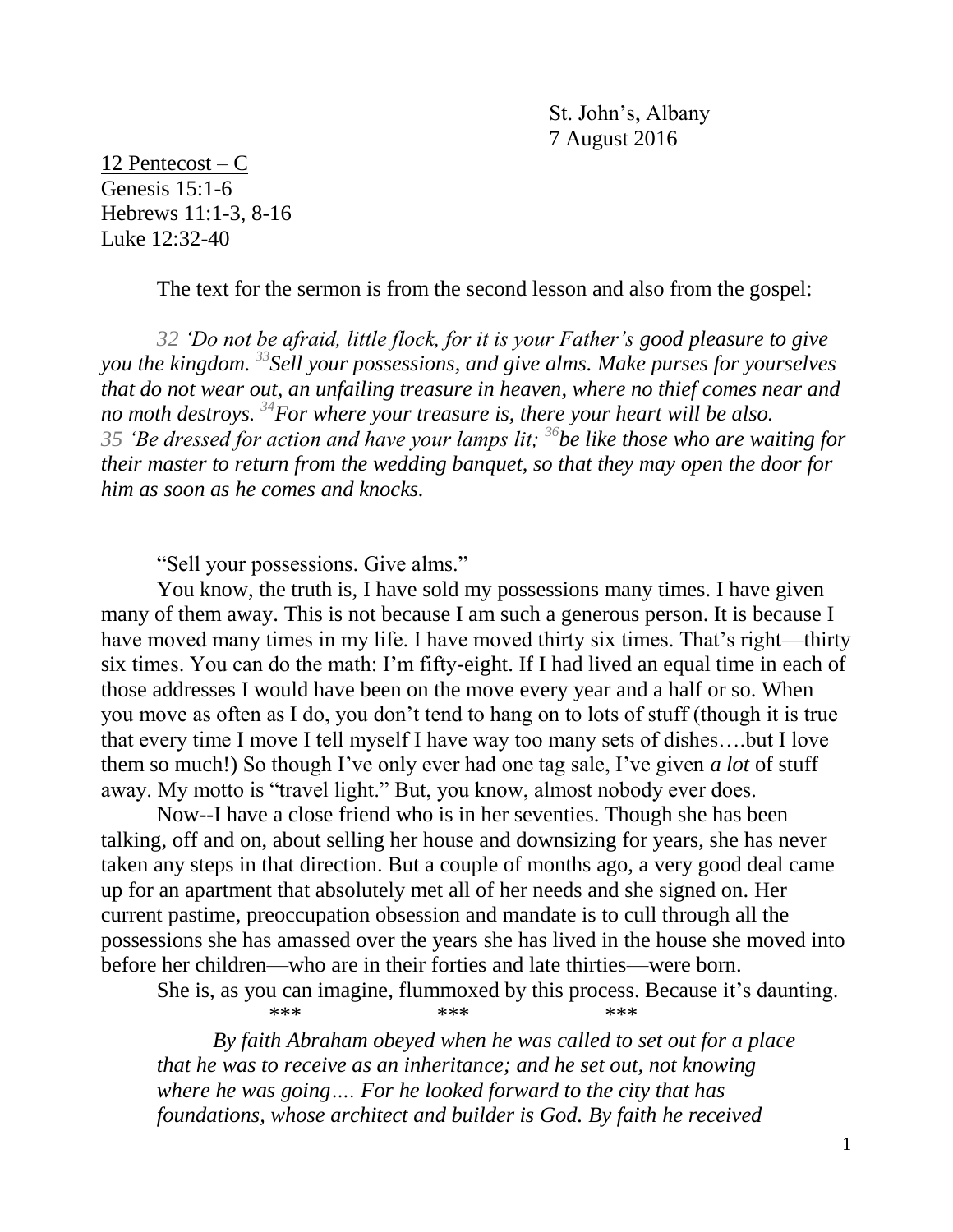*power of procreation, even though he was too old…Therefore from one person, and this one as good as dead, descendants were born, 'as many as the stars of heaven and as the innumerable grains of sand by the seashore.'*

*All of these died in faith without having received the promises, but from a distance they saw and greeted them. They confessed that they were strangers and foreigners on the earth, for people who speak in this way make it clear that they are seeking a homeland.*

"Seeking a homeland." Let me tell you, after thirty-six different moves I know what it means to be seeking a homeland. And I know equally the odd and bittersweet feeling of thinking that I had found a homeland only to discover, for one reason or another, that I had to move on, that I had to move on to a new homeland.

And since we've just come off our series of cottage meetings, let me spend a minute talking about church homelands. Where is *my* church homeland, I wonder? Is it the two churches of my childhood years, Faith Lutheran and St. Augustine's Roman Catholic, both in Lansingburgh, both filled with poignant and important memories—sitting next to my father at St. Augustine's, the father I would lose by the time I was nine, being confirmed at Faith, teaching Sunday School there, getting married there, sitting at my mother's funeral there and at her pastor's funeral there just last December. I laughed and I cried and I learned and I grew at Faith.

But maybe St. Mark's in Charlottesville, VA is my church homeland. After all, that was the church I began to attend after a six-year hiatus of not attending church at all. It was at St. Mark's that I heard the words that changed my life completely and led me into my lifelong vocation of ministry. It was this passage from Romans:

*For the promise that he would inherit the world did not come to Abraham or to his descendants through the law but through the righteousness of faith. If it is the adherents of the law who are to be the heirs, faith is null and the promise is void. For the law brings wrath; but where there is no law, neither is there violation.*

*For this reason it depends on faith, in order that the promise may rest on grace and be guaranteed to all his descendants, not only to the adherents of the law but also to those who share the faith of Abraham*

Or is St. Paul's in Denver my church homeland, where Joe and I sang in the choir, where we were youth group leaders? But surely St. Luke's in Valatie and Emmanuel in Stuyvesant Falls are some kind of church homeland for me, where I served as vicar and learned how to do parish ministry, hands on? Or what about crazy and fun Evangelical in Raymertown, where the unexpected always happened, including the organ catching fire during a Christmas Eve service and a funeral director crashing my car at a funeral?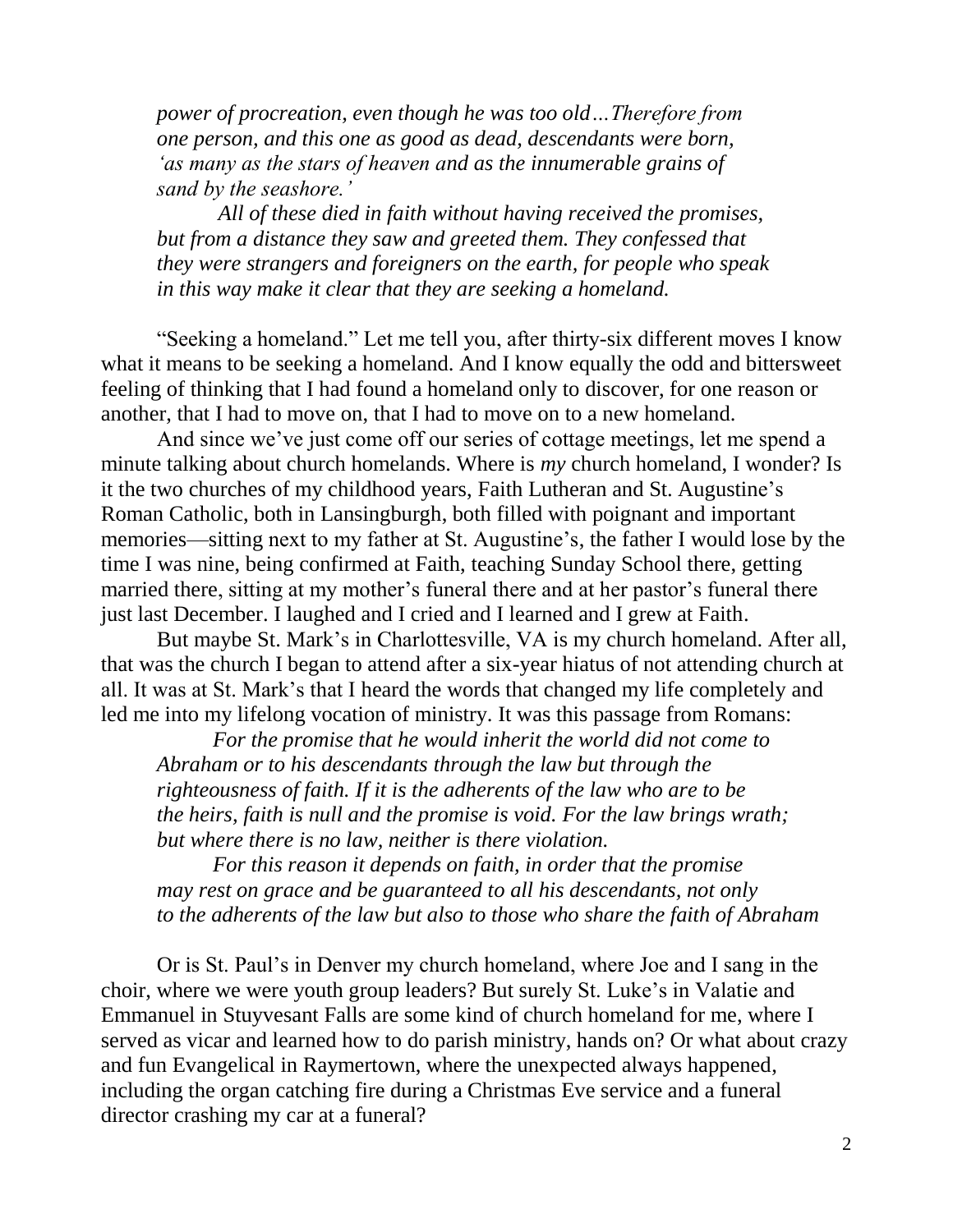But certainly Grace must be my church homeland since that's the church I've served the longest (so far). Or was I at home in a "foreign church"—the federated American Baptist and United Church of Christ in Schenectady that I served before coming here?

Or what about *St. John's*? Surely this must be my church homeland! I was a member here. My daughters were on the cradle roll here, one baptized here. I preached my first sermon here. Linnea took her first steps here. I am a daughter of this congregation. I was so delighted to be able to come back here to serve as your pastor. So St. John's must be my church homeland.

\*\*\* \*\*\* \*\*\* \*\*\* *All of these died in faith without having received the promises, but from a distance they saw and greeted them. They confessed that they were strangers and foreigners on the earth, for people who speak in this way make it clear that they are seeking a homeland.*

My friend who is selling the home where she has lived for forty-five years hasn't got a lot of experience at the moving game. And those of you who were born and raised within the walls of St. John's church and chapel don't have a lot of experience at the changing your church homeland game. Now--I may be a pro at both of those things because circumstances have determined that I move from location to location. But let me tell you something: change is hard. Whether you do it thirty-six times or only two or three, changing your homeland is hard work.

And I don't have a lot of advice about what will make change easier, whether that change is packing up your house or making wrenching decisions about you church. Each time I've moved out of a house, packing away my children's toys, folding the clothes that no longer fit them, but which I've held onto for years anyway because they remind me of those wonderful, noisy, hectic, crazy childhood years, I cry. I cry because change is hard, moving is hard and the thirty-sixth time doesn't make it any easier. I don't know—maybe it's even harder.

Each time I've packed up my belongings from the office in a church I've served, I've shed some tears. I've gone into the sanctuary by myself and had a little cry. And a little prayer. Okay, a big prayer. Because each time I leave a parish or go to a new one, I ask God if I've done the right things for the people I've served. Have I been if not the very, very best pastor I could be—because nobody can be the very best all of the time, then have I at least been a good-enough one?

I ask myself, have I helped people, as the writer of Hebrew suggests, "to see and greet the promises" if only from a distance? Have I helped people to understand that we are always seeking a homeland and that, as St. Augustine said, ""Thou hast made us for thyself, O Lord, and our heart is restless until it finds its rest in thee."

What a hard lesson that is: "our heart is restless until it finds its rest in thee."